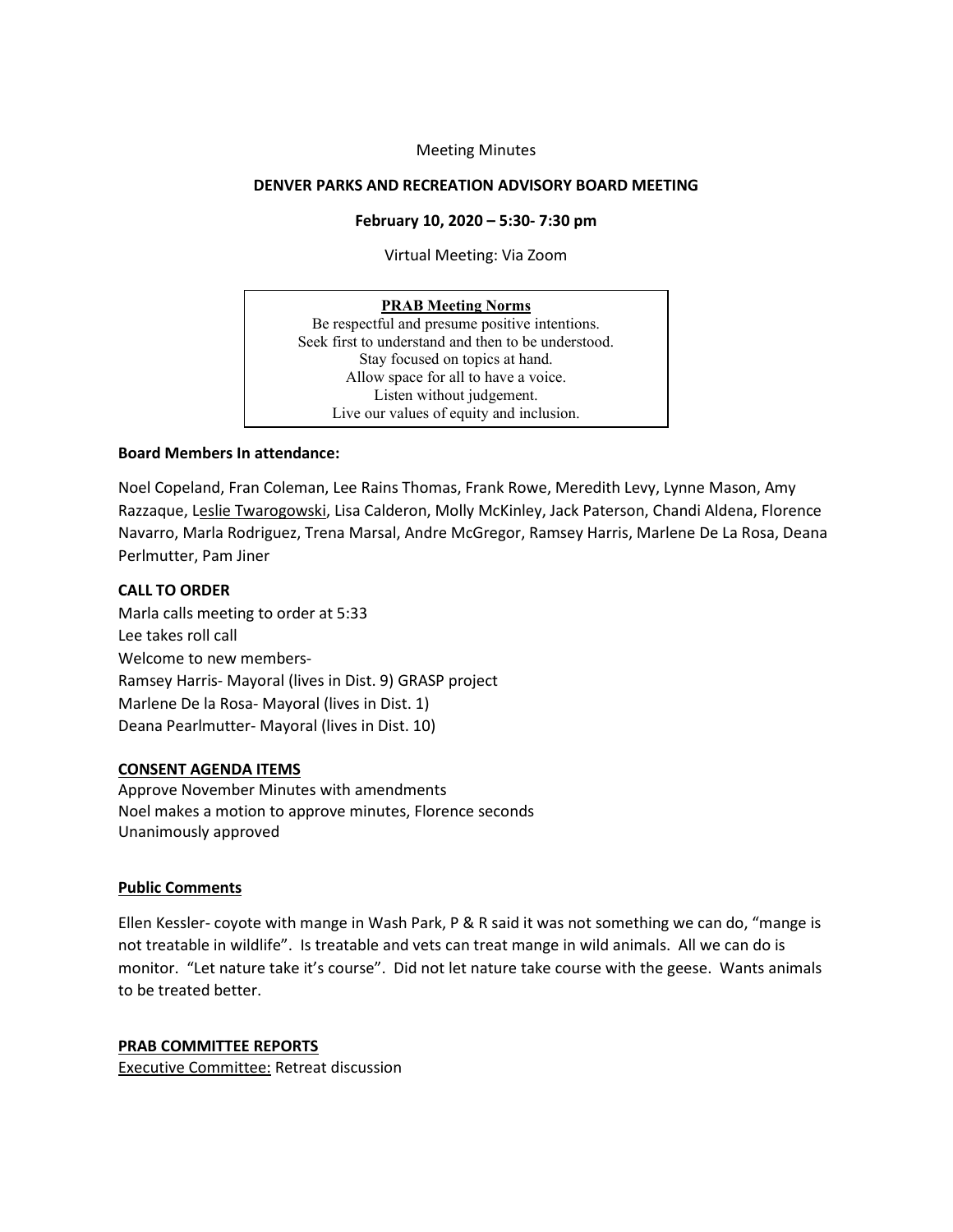Retreat will be a zoom meeting- time to revisit committees, run by a facilitator, a Saturday morning in March or April, many new members and members since last retreat, helping clarify the role of the PRAB along with the role of committees, what drives the work, ground ourselves in the Game Plan- 20 year plan from the dept. Will include discussion of Black lives matter solidarity statement and helping DPR increase equity.

Will share Black Lives Matter solidarity statement with new members in packet of information.

### Outreach Committee

Discussion at PRAB: Concerned about outreach within some communities of color, Park Hill golf course small area plan- lack of PRAB representation.

Wants to bring forth a motion to have a PRAB rep on this committee.

Clarify that meetings are or are not recorded? Wants them to be accessible.

Visioning processes with re-development of parks- not good opportunities for the community to be involved.

### Notes from meeting:

Attendees: Lisa Calderon (Chair) Jeffrey Hirsch, Georgia & Woody Garnsey, Carole Woodall, Mary Francis Nevans, Gerald Hamel, Leslie Twarogowski, Mark Bailey, Arthur Gilkison, Jesus Orrantia

Closed Streets: Closed streets mini-briefing for Outreach Team? Gerald - microgrant for traffic calming mural in park roads and other intersections. He has been through the process - paint the park movement. Georgia - Student Art Clubs - overseen by an artist - Similar to PS You Are Here! **Art in park application and process documents were sent out. Folks requesting more information on this street closures are encouraged to attend the Planning Committee, the committee of reference for this topic. Street Closure will be on the agenda of the March 10 PRAB meeting.**

Park People: Mark Bailey (Vice President) Denver Digs Trees will be back on line later this year. He is here promoting a Community Forester Program. Looking for a workforce development project - get the community involved to get skills to enter the workforce. Help our community and help our youth.

Canada Geese: Carole Woodall - shared newsletter, look ahead to Auditor's office who will be looking into questions around transparency on the spring docket. We have a moment to voice the way the public is or is not notified. Billboard campaign will be located at Colorado Blvd and Mexico. USDA - a lot of attention on profit driven mechanism - wildlife on a local, state, and national level. The city oversees the contract lawsuit against RNC processors. Use of taxpayer \$ are not transparent. Lot of activity around forming a task force with Scott Gilmore. Updates will come to this group.

Park Acquisition Survey: Leslie Twarogowski - Game Plan list of park deficient neighborhoods. Survey asks questions about where you want to see acquisition. Recommend that it remains open for an additional couple of months. Lisa Calderon: Rather than pushing survey - should be quality of the data. Interviews with underserved populations would help fill in the demographic gap and we need more time to do that.

Motion to recommend extending to Feb 28 and ask that interviews be incorporated. 11 ayes.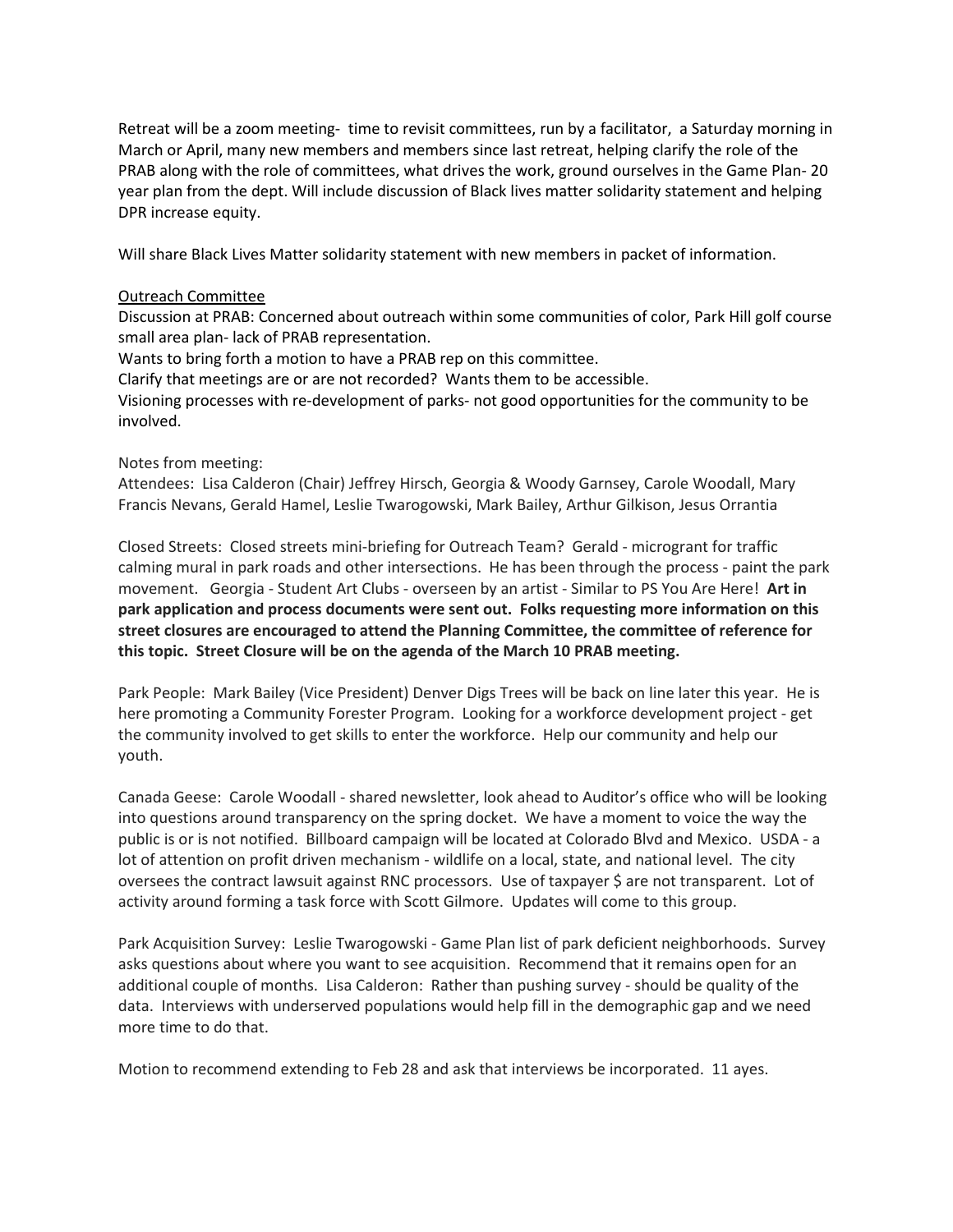**Agency consulted with planning group regarding request to extend survey but were unable to accommodate the request. Agency recommended attending the Planning Committee, the committee of reference for the strategic acquisition plan, which is on the Third Tuesday of each month at 5pm. Next public meeting regarding Strategic Acquisition is on March 11 at 5:30pm via Zoom.**

Marla- Wants to clarify PRAB members role on committees at the retreat PRAB meetings are recorded and given upon request, Arthur can send recording. Learning more about visioning process, would like for committee to connect with a DPR staff member

Seems that we are somewhat confused of Park Hill golf course and PRAB representation. Marla will follow up with appointees. Andre- Represents dist. 8 on PRAB/ park hill golf course is in dist. 8

Planning, Design, Funding, Accessibility

Meredith- met on 1/19

Acquisition updates (Kathy Loveck)- analyzing survey, areas to support the Game Plan Mountain park acquisition- family gift Axton Ranch 436 acres Gilpin/Jeffco districts,  $1<sup>st</sup>$  gift since 1939

Park road closures survey- Cheeseman, Sloan's, City, Wash, Ruby Hill Molly- [shares letter in support of process for car](https://denvergov.org/files/assets/public/parks-and-recreation/documents/planning/prab/prab_carfreeparks_letterofsupport_02102021.pdf) free parks Welcomes more dialogue on the park hill course.

Operations, Maintenance, Budget

Frank, Amy and Trena- a pitch to join the committee for new members Last Monday of month on zoom In city charter- PRAB is responsible for reviewing the budget and making recommendations to the dept. Goal of gathering feedback for department from all PRAB

Invites everyone to next meeting to begin working on this (2/22) Challenges throughout the city and we can all weigh in.

Marla- one of our most important roles is to give recommendations to the department about the budget.

Meredith- when should we connect with our city council/ reps to gather district priorities?

# Resiliency and Sustainability

Fran- discussed restroom situation across the city, will have full PRAB presentation tonight. Learned about pollinator gardens- Sanderson gulch and will involve the community Geese protection update- have come a long way and we worked hard to hear all voices. New members will get more info. Thank you to Cincere Eades for the information in power point. [View the presentation.](https://denvergov.org/files/assets/public/parks-and-recreation/documents/planning/prab/prab_resiliencyprogrampresentation_02102021.pdf)

# **EXECUTIVE DIRECTOR'S REPORT**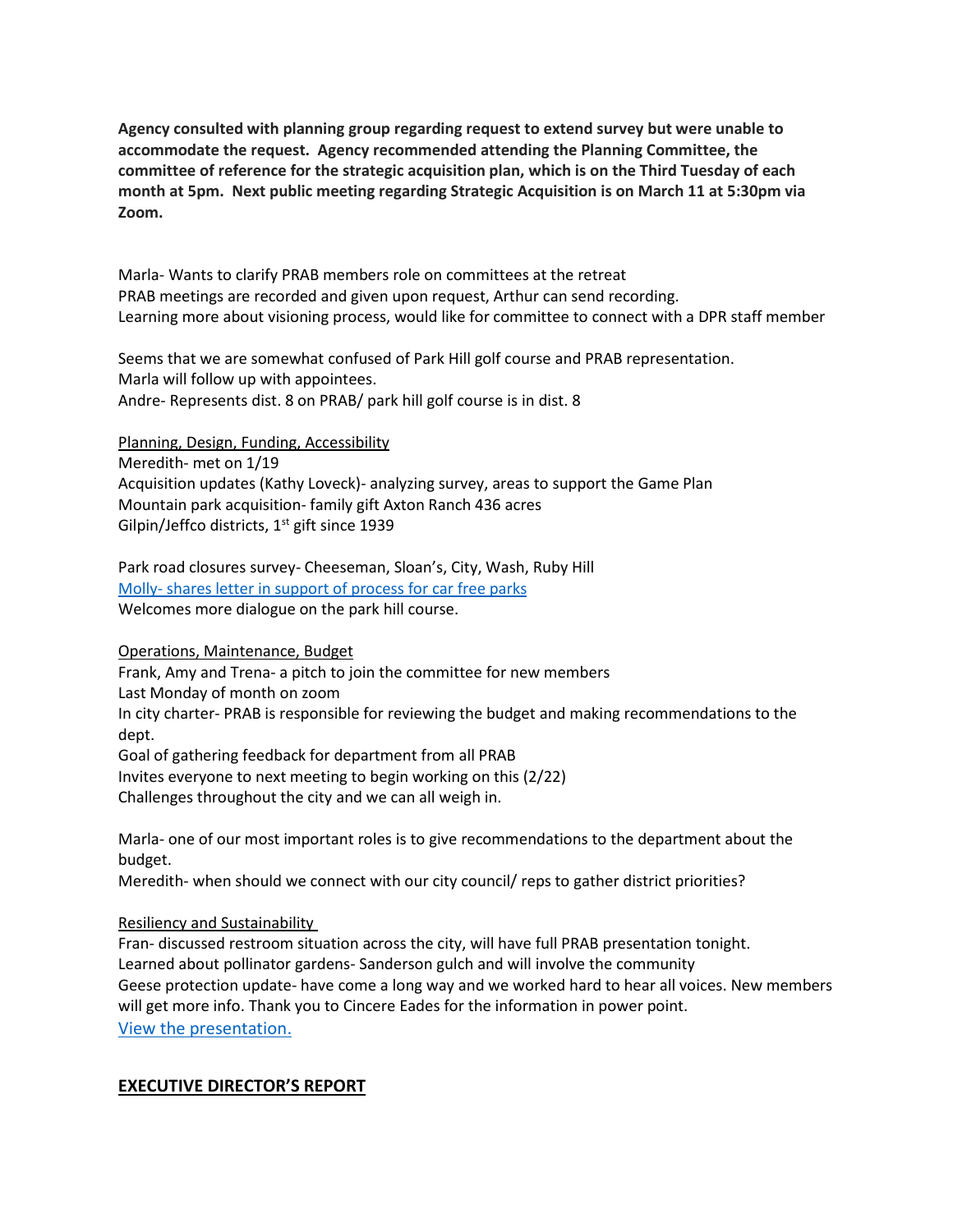Covid recovery update-

Spring outdoor programming- city wide, will begin in late March Rec centers- hoping for may 1 opening, depends on dial from the state Limited to schedulable programs and classes, want to consider various ways to get involved and work to distribute equitably. In June- activities in rec centers- my Denver and tasty meal program Have been distributing food throughout the pandemic. Pools- targeting in June for outdoor pool opening Starting slow philosophy- with staffing and phasing in. Learning and getting better as we go.

Indoor pools in the fall hopefully.

Park hill steering committee-

Open application process- no given seats

RNOs in the area were able to choose their own reps- the only group

Many people represent multiple perspectives, but all needed to be close to the golf course,

demographic balance, lots of factors considered.

# **OTHER ITEMS**

1. Restrooms in Parks update

[View the presentation](https://denvergov.org/files/assets/public/parks-and-recreation/documents/planning/prab/prab_parkrestroompresentation_0210202110.pdf)

Denver day works- employment, used to keep skyline open every day. Looking at other cities to learn how to have open restrooms. Have implemented restroom attendants at several restrooms where issues come up Advocacy from councilperson Kneich allowed for additional \$350,000

Let Scott know if there are specific issues. More cleaning in the summer for programed events and use.

2. Mountain Park Acquisition

# [View the presentation](https://denvergov.org/files/assets/public/parks-and-recreation/documents/planning/prab/prab_axtonranchdonationpresentation_02102021.pdf)

Luke McKay/ Brad Eckert Seeking a recommendation from PRAB to approve donation. Request a formal action. 488 acres Gilpin/ Jefferson County 3 generations are in agreement to donate land to DPR Key terms- 450 acres of 488, remaining 38 acres will be retained by family, DPR right of first offer, DPR agreed to cover transition costs (~\$80,000), subject to several deed restriction as a public park and open space. Protections afforded as a designation and more with deeds.

Lisa- Would like to be part of the conversation about increasing access for people of color Parking, restrooms, accessibility, signage.

Brad- end of the road is gate to ranch, area used as parking area juts outside of the gate. Will be working with outdoor recreation group and add Axton Ranch to offer more mountain areas for people of the city. After surveying the property, will be making more permanent.

Happy- strong effort to help broaden access, lots of programming opportunities, helping get people up to the mountains who haven't been up to the mountains.